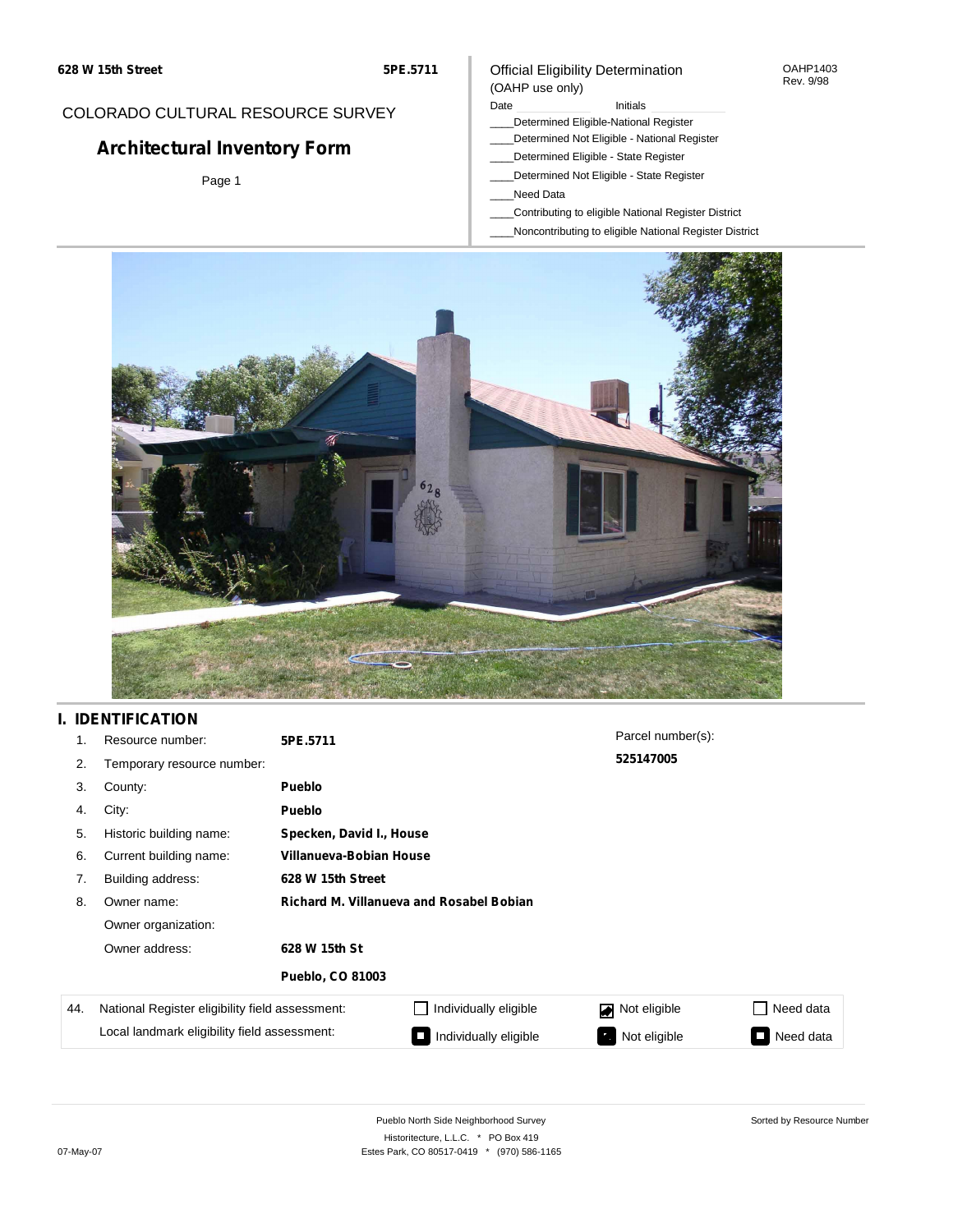Sorted by Resource Number

## **Architectural Inventory Form**

Page 2

## **II. GEOGRAPHIC INFORMATION**

| 9. | P.M.<br>6th             |    |    | Township: |                         | <b>20S</b>                            |    |           |           | Range:            | 65W     |                                                                                |
|----|-------------------------|----|----|-----------|-------------------------|---------------------------------------|----|-----------|-----------|-------------------|---------|--------------------------------------------------------------------------------|
|    | <b>SW</b><br>1/4        | of | sw | 1/4       | of <b>SW</b>            | 1/4                                   | of | <b>SW</b> | 1/4       | of Section        |         | 25                                                                             |
|    | 10. UTM reference zone: |    | 13 |           |                         |                                       |    |           |           |                   |         |                                                                                |
|    | Easting:                |    |    | 533611    |                         |                                       |    |           | Northing: |                   | 4236790 |                                                                                |
|    | 11. USGS quad name:     |    |    |           | <b>Northeast Pueblo</b> |                                       |    |           | Scale:    |                   | 7.5     |                                                                                |
|    | Year:                   |    |    | 1974)     |                         | 1961 (Photorevised 1970 and           |    |           |           |                   |         |                                                                                |
|    | 12. $Lot(s)$ :          |    |    |           |                         | 8: Block 40 of County Addition        |    |           |           |                   |         | Fraction of Lot 8; Block C of Bartlett & Miller Addition. Also fraction of Lot |
|    | Addition:               |    |    |           |                         | <b>Bartlett &amp; Miller Addition</b> |    |           |           | Year of addition: | 1871    |                                                                                |

13. Boundary description and justification:

□

The boundary, as described above, contains but does not exceed the land historically associated with this property.

Metes and bounds exist:

### **III. ARCHITECTURAL DESCRIPTION**

| 14. | Building plan (footprint, shape):    | <b>Rectangular Plan</b>                        |                       |
|-----|--------------------------------------|------------------------------------------------|-----------------------|
|     | Other building plan descriptions:    |                                                |                       |
| 15. | Dimensions in feet (length x width): | 1,026 square feet                              |                       |
| 16. | Number of stories:                   | 1                                              |                       |
| 17. | Primary external wall material(s):   | <b>Stucco</b><br><b>Wood/Horizontal Siding</b> | Other wall materials: |
| 18. | Roof configuration:                  | <b>Gabled Roof/Front Gabled Roof</b>           |                       |
|     | Other roof configurations:           |                                                |                       |
| 19. | Primary external roof material:      | <b>Asphalt Roof/Composition Roof</b>           |                       |
|     | Other roof materials:                |                                                |                       |
| 20. | Special features:                    | Chimney                                        |                       |
|     |                                      | <b>Porch</b>                                   |                       |

21. General architectural description:

Oriented to the north, this house rests on a concrete foundation. White-stucco clads the exterior walls. It is formed into a stone veneer extending 3 feet up from the foundation. Windows are generally 1-over-1-light, single-hung sash, with brown, aluminum frames. A large, 1-beside-1-light, sliding-sash window opens in the north end of the west elevation. A flat-roofed porch extends across the eastern two-thirds of the front (north) façade. It has a low, concrete floor, wrought-iron supports, and exposed, shaped rafter ends. The principal doorway opens in the center of the façade. It hosts a paneled wood door, opening behind a white, vinyl-frame storm door. A stucco-covered, projecting hearth and chimney protrude from the west end of the façade. Another doorway opens in the west end of the south elevation. It provides access to a small, concrete stoop. Brown, interlocking asphalt shingles cover the front-gabled roof. Green-painted wood fascia and soffit box the shallowly overhanging **eaves. The front- (north-) facing gable has a bargeboard.**

|     | 22. Architectural style:               | <b>Modern Movements</b> |  |  |  |
|-----|----------------------------------------|-------------------------|--|--|--|
|     | Other architectural styles:            |                         |  |  |  |
|     | Building type:                         | <b>Ranch Type</b>       |  |  |  |
| 23. | Landscape or special setting features: |                         |  |  |  |

Pueblo North Side Neighborhood Survey Historitecture, L.L.C. \* PO Box 419 07-May-07 **Estes Park, CO 80517-0419** \* (970) 586-1165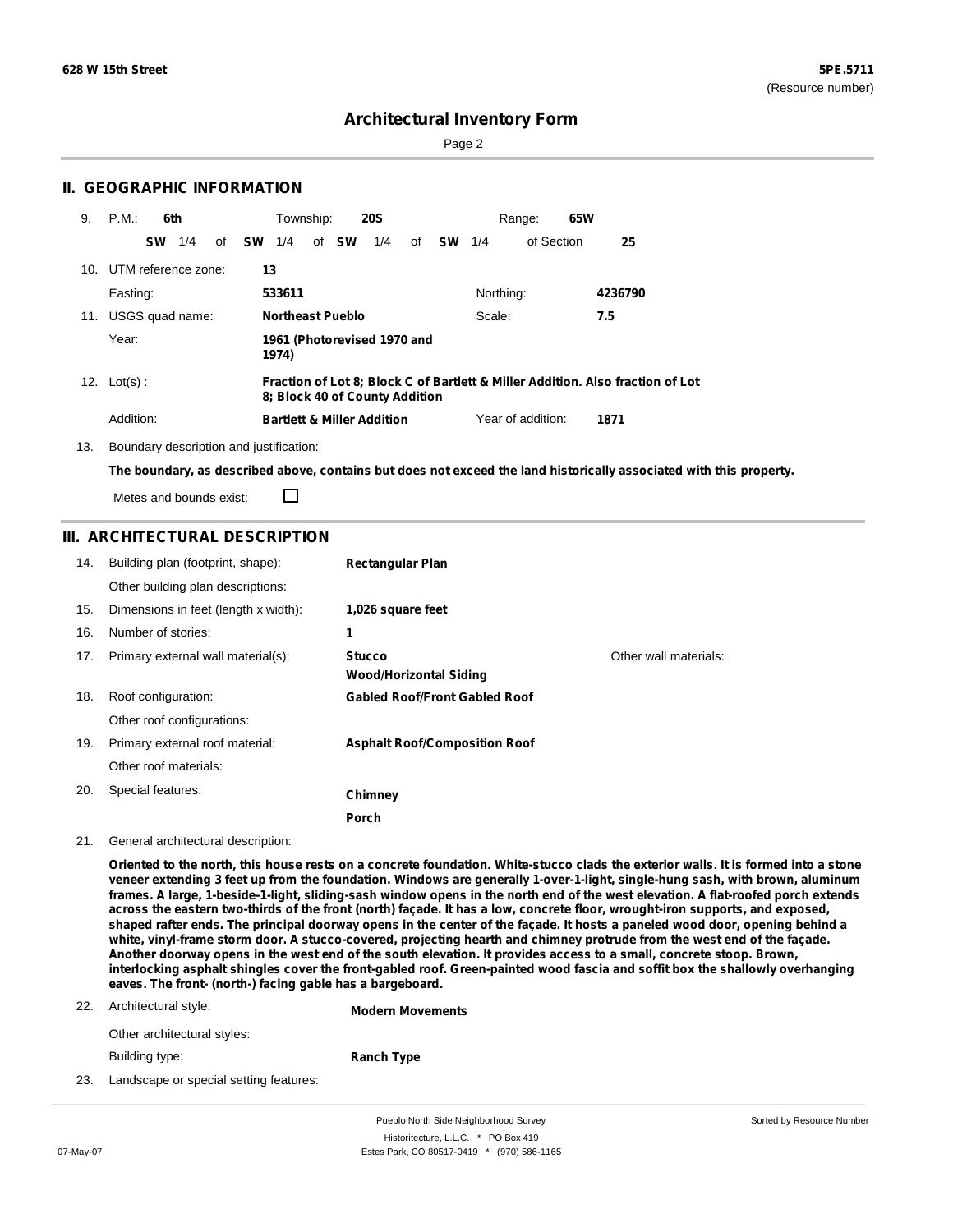Page 3

This property is located on terrain sloping steeply downward from east to west, with an elevation of around 4,700 feet above mean sea level. The neighborhood features modest, one-story houses. Setbacks from West 15th Street are generally the same on this block. This property is situated on the southeast corner of West 15th and West streets. A planted grass yard, with mature landscaping, surrounds the house. Large, shady elm trees line West Street. A wood privacy fence encloses the back **yard.**

#### 24. Associated buildings, features or objects:

1 : Type: **Garage**

Describe: **A single-car garage is located on the southwest corner of the property. Connecting it to West Street is a concrete driveway. Oriented to the west, the building rests on a concrete slab. The walls consist of concrete blocks clad in white stucco. A mural depicting a running mustang in a desert landscape fills the south elevation. Dominating the front (west) elevation is a 1-light, steel, overhead-retractable garage door, painted white. Sheets of asphalt cover the shed roof.**

#### **IV. ARCHITECTURAL HISTORY**

| 25. | Date of Construction:  | Estimate:                        | Actual: | 1953                                                                                          |
|-----|------------------------|----------------------------------|---------|-----------------------------------------------------------------------------------------------|
|     | Source of Information: |                                  |         | Pueblo County Office of Tax Assessor. Property information card [internet].                   |
| 26. | Architect:             | unknown                          |         |                                                                                               |
|     | Source of information: |                                  |         |                                                                                               |
| 27. | Builder:               | unknown                          |         |                                                                                               |
|     | Source of information: |                                  |         |                                                                                               |
| 28. | Original Owner:        | David I. Specken                 |         |                                                                                               |
|     | Source of information: | Co, consulted 1886 through 2003. |         | Pueblo City Directory. Pueblo, Co.; Salt Lake City; Kansas City, Mo.; and others: R.L. Polk & |
| 29. | Construction history:  |                                  |         |                                                                                               |

According to Pueblo County Tax Assessor records, this building was constructed in 1953 on a previously undeveloped lot. An analysis of the style, materials, and historical records corroborates this date. Based on materials, the windows were replaced and stucco applied sometime after 1980. The hearth and chimney also do not appear to be original features of the house.

30. Location: **original Date of move(s):** 

#### **V. HISTORICAL ASSOCIATIONS**

|     | 31. Original use(s): | <b>Single Dwelling</b> |
|-----|----------------------|------------------------|
| 32. | Intermediate use(s): | <b>Single Dwelling</b> |
| 33. | Current use(s):      | <b>Single Dwelling</b> |
|     |                      |                        |

- **Residence** Site type(s): 34.
- 35. Historical background:

The first owner and resident of this house, constructed in 1953, was David I. Specken. Jeanetta K. Hubbs purchased the property in 1979. Following her marriage to Robert E. Kirby, Jeanetta Hubbs, now Jeanetta Kirby, transferred the title to herself and her husband. They sold the house and lot to Richard M. Villanueva in 2000. The following year, Villanueva quite claimed the **property to himself and Rosabel Bobian. The are the current owners and residents.**

Sources of information: 36.

**Pueblo County Office of Tax Assessor. Property information card [internet].**

**Pueblo City Directory. Pueblo, Co.; Salt Lake City; Kansas City, Mo.; and others: R.L. Polk & Co, consulted 1886 through 2003.**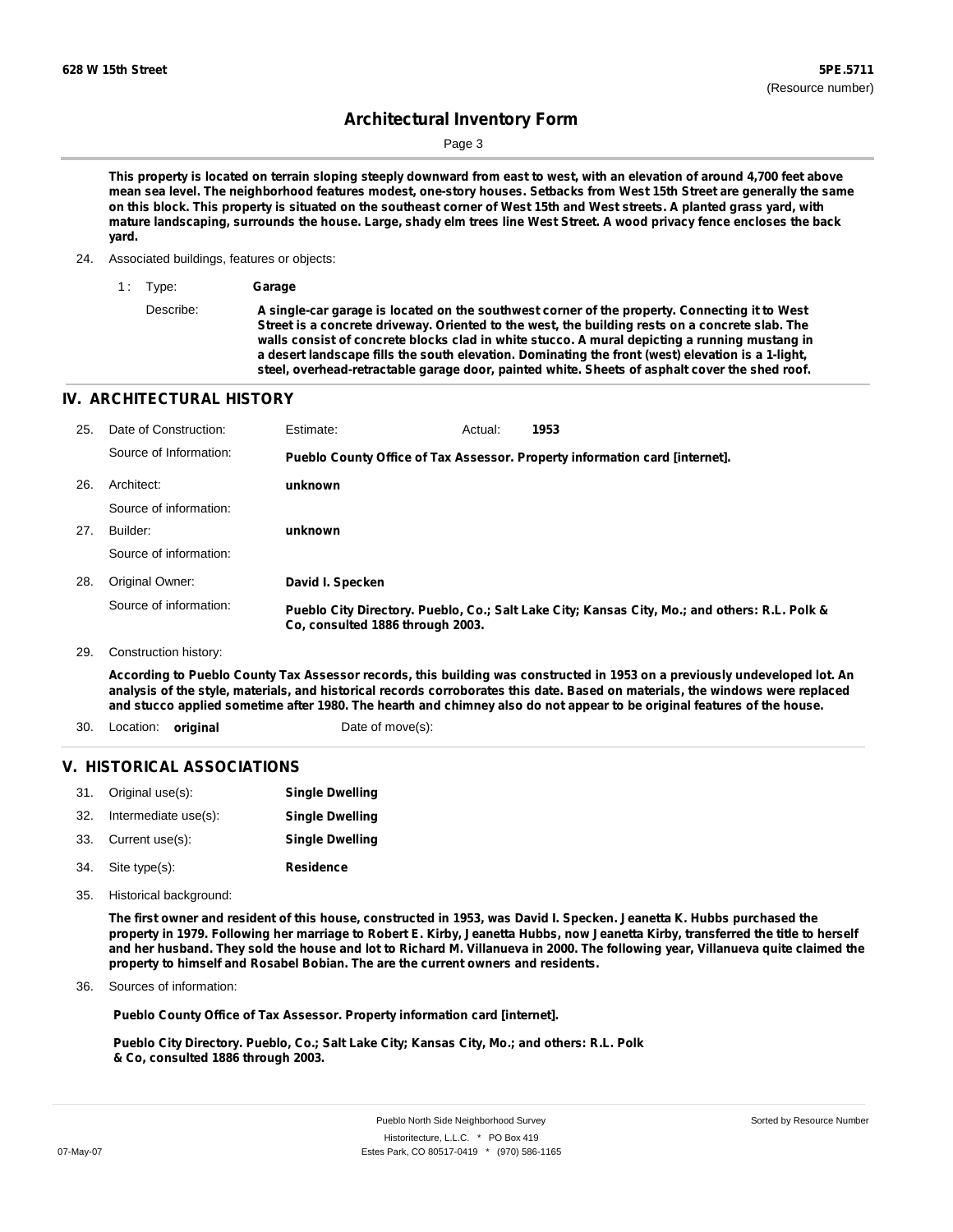Page 4

**Sanborn Fire Insurance Maps (for Pueblo, Colorado). New York: Sanborn Map and Publishing Co., 1883, 1886, 1889, 1893, 1904-05, 1904-51, and 1904-52.**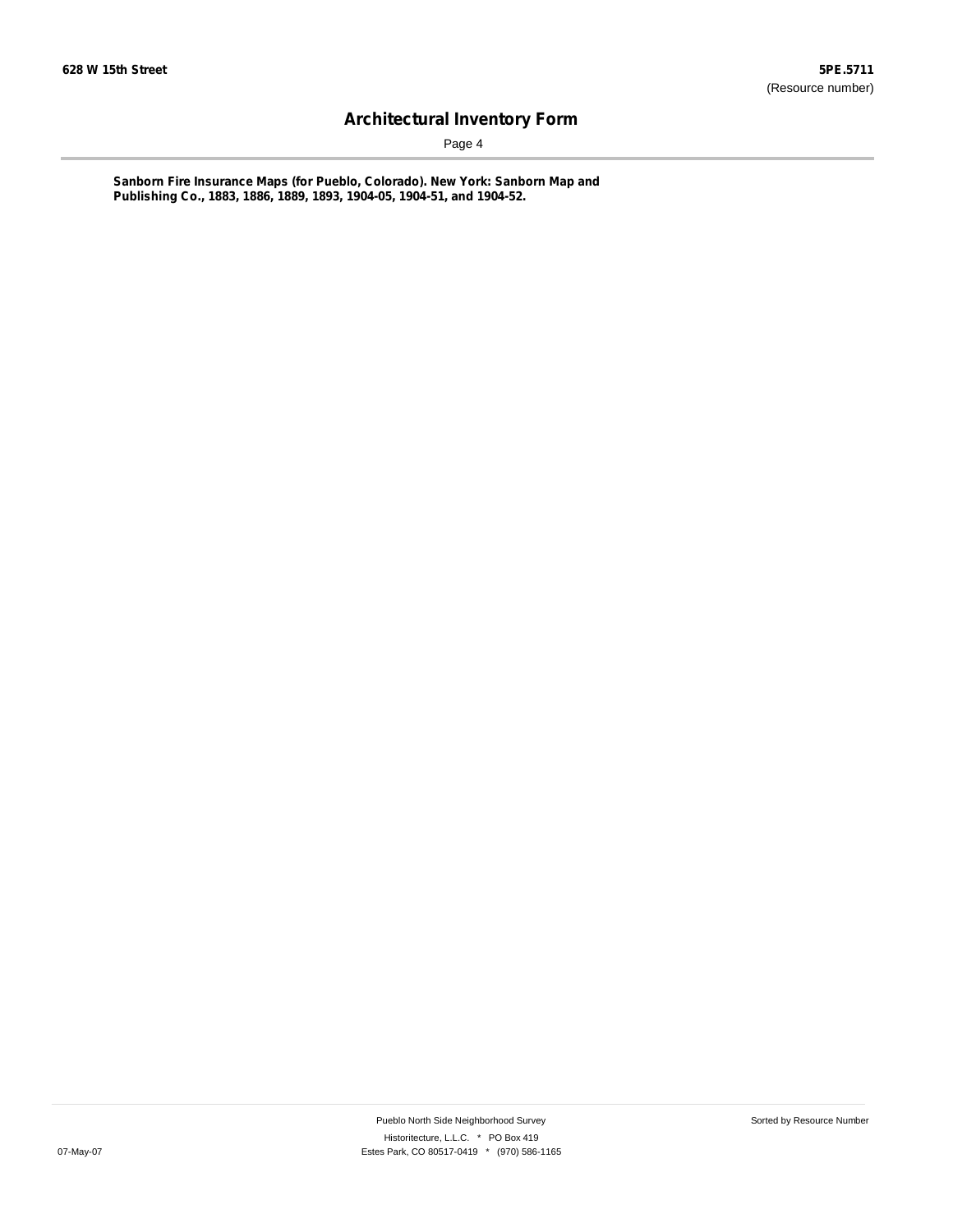Sorted by Resource Number

# **Architectural Inventory Form**

Page 5

|     | <b>VI. SIGNIFICANCE</b>                                                                                                                                                                        |  |  |  |  |  |  |
|-----|------------------------------------------------------------------------------------------------------------------------------------------------------------------------------------------------|--|--|--|--|--|--|
| 37. | Local landmark designation:<br>Yes $\Box$<br>No.<br>$\mathbf{F}_{\mathbf{r}}$                                                                                                                  |  |  |  |  |  |  |
|     | Designation authority:                                                                                                                                                                         |  |  |  |  |  |  |
|     | Date of designation:                                                                                                                                                                           |  |  |  |  |  |  |
| 38. | Applicable National Register criteria:                                                                                                                                                         |  |  |  |  |  |  |
|     |                                                                                                                                                                                                |  |  |  |  |  |  |
|     | A. Associated with events that have made a significant contribution to the broad pattern of our history.<br>B. Associated with the lives of persons significant in our past.<br>$\blacksquare$ |  |  |  |  |  |  |
|     | C. Embodies the distinctive characteristics of a type, period, or method of construction, or represents the work                                                                               |  |  |  |  |  |  |
|     | of a master, or that possess high artistic values, or represents a significant and distinguished entity whose<br>components may lack individual distinction.                                   |  |  |  |  |  |  |
|     | D. Has yielded, or may be likely to yield, information important in history or prehistory.                                                                                                     |  |  |  |  |  |  |
|     | Qualifies under Criteria Considerations A through G (see manual).<br>$\sim$                                                                                                                    |  |  |  |  |  |  |
|     | Does not meet any of the above National Register criteria.<br>₩                                                                                                                                |  |  |  |  |  |  |
|     | <b>Pueblo Standards for Designation:</b>                                                                                                                                                       |  |  |  |  |  |  |
|     | 1a. History                                                                                                                                                                                    |  |  |  |  |  |  |
|     | $\overline{\mathbf{r}}_1$<br>Have direct association with the historical development of the city, state, or nation; or                                                                         |  |  |  |  |  |  |
|     | <u>1b. History</u>                                                                                                                                                                             |  |  |  |  |  |  |
|     | Be the site of a significant historic event; or<br>$\overline{\phantom{a}}$                                                                                                                    |  |  |  |  |  |  |
|     | 1c. History                                                                                                                                                                                    |  |  |  |  |  |  |
|     | Have direct and substantial association with a person or group of persons who had influence on society.<br>$\overline{\phantom{a}}$                                                            |  |  |  |  |  |  |
|     | 2a. Architecture                                                                                                                                                                               |  |  |  |  |  |  |
|     | Embody distinguishing characteristics of an architectural style or type; or<br>$\Box$                                                                                                          |  |  |  |  |  |  |
|     | 2b. Architecture                                                                                                                                                                               |  |  |  |  |  |  |
|     | Be a significant example of the work of a recognized architect or master builder, or<br>$\Box$                                                                                                 |  |  |  |  |  |  |
|     | 2c. Architecture                                                                                                                                                                               |  |  |  |  |  |  |
|     | Contain elements of architectural design, engineering, materials, craftsmanship, or artistic merit which represent a<br>$\Box$<br>significant or influential innovation;                       |  |  |  |  |  |  |
|     | 2d. Architecture                                                                                                                                                                               |  |  |  |  |  |  |
|     | Portray the environment of a group of people or physical development of an area of the city in an era of history<br>$\Box$<br>characterized by a distinctive architectural style.              |  |  |  |  |  |  |
|     | 3a. Geography                                                                                                                                                                                  |  |  |  |  |  |  |
|     | Have a prominent location or be an established, familiar, and orienting visual feature of the contemporary city, or                                                                            |  |  |  |  |  |  |
|     | 3b. Geography<br>Promote understanding and appreciation of Pueblo's environment by means of distinctive physical characteristics                                                               |  |  |  |  |  |  |
|     | or rarity; or                                                                                                                                                                                  |  |  |  |  |  |  |
|     | 3c. Geography                                                                                                                                                                                  |  |  |  |  |  |  |
|     | Make a special contribution to Pueblo's distinctive character.<br>$\overline{\phantom{a}}$                                                                                                     |  |  |  |  |  |  |
|     | <b>Not Applicable</b>                                                                                                                                                                          |  |  |  |  |  |  |
|     | Does not meet any of the above Pueblo landmark criteria.<br>$\overline{\phantom{a}}$                                                                                                           |  |  |  |  |  |  |
| 39. | Area(s) of Significance:<br><b>Not Applicable</b>                                                                                                                                              |  |  |  |  |  |  |
| 40. | Period of Significance:<br>n/a                                                                                                                                                                 |  |  |  |  |  |  |
| 41. | National:<br>Level of significance:<br>State<br>Local<br>$\mathcal{L}_{\mathcal{A}}$<br>$\Box$                                                                                                 |  |  |  |  |  |  |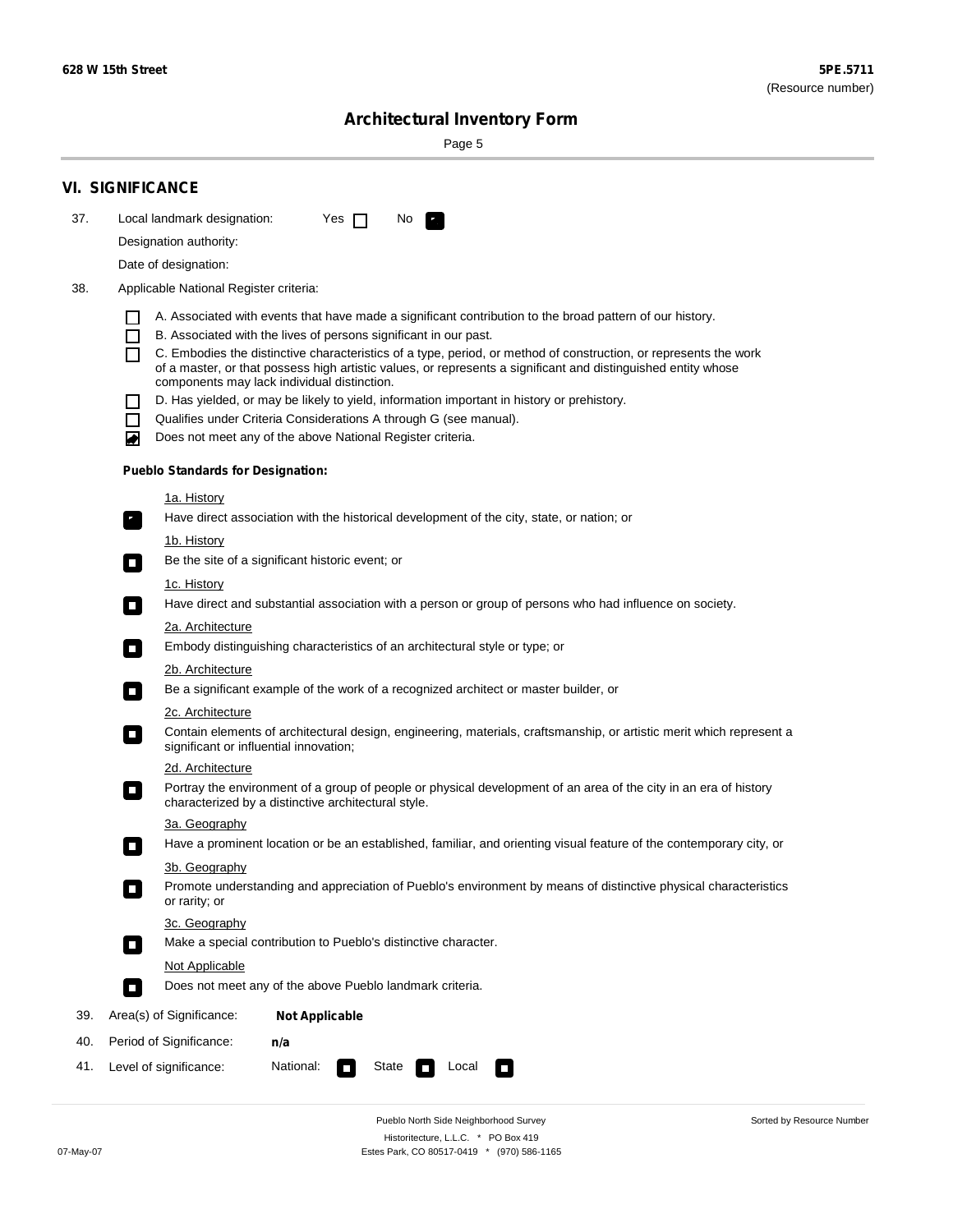Page 6

#### 42. Statement of significance:

This property is historically significant under Pueblo Local Landmark criterion 1A for its association with the post-World War **II development of Pueblo's North Side Neighborhood. However, the levels of architectural and historical significance,** combined with physical integrity, are not to the extent that this property would qualify for individual listing in the National Register of Historic Places, the Colorado State Register of Historic Properties, or as a City of Pueblo Landmark. Nonetheless, **it is a contributing resource within any potential historic district.**

43. Assessment of historic physical integrity related to significance:

Constructed in 1953, this house exhibits a moderate level of physical integrity relative to the seven aspects of integrity as defined by the National Park Service and the Colorado Historical Society: location, setting, design, materials, workmanship, **feeling, and association. Window replacements and stucco wall cladding have removed or concealed some original** architectural elements. However, the building retains its original form. This property retains sufficient physical integrity to **convey its architectural and historical significance.**

#### **VII. NATIONAL REGISTER ELIGIBILITY ASSESSMENT**

| 44.                                                                                                                                                                                                                                | National Register eligibility field assessment: |                                              |                      | $\Box$ Individually eligible |  |                              | Not eligible | $\Box$ Need data |
|------------------------------------------------------------------------------------------------------------------------------------------------------------------------------------------------------------------------------------|-------------------------------------------------|----------------------------------------------|----------------------|------------------------------|--|------------------------------|--------------|------------------|
|                                                                                                                                                                                                                                    |                                                 | Local landmark eligibility field assessment: |                      |                              |  | $\Box$ Individually eligible | Not eligible | $\Box$ Need data |
| 45.                                                                                                                                                                                                                                | Is there National Register district potential?  |                                              | No $\Box$<br>Yes Dan |                              |  |                              |              |                  |
| Discuss:<br>Pueblo's North Side Neighborhood represents the evolution of the city's professional middle and upper<br>classes. Its diversity of architectural styles and forms directly represents the city's changing economic and |                                                 |                                              |                      |                              |  |                              |              |                  |

**cultural climates. As well, the neighborhood is distinctive because it appears to have evolved independently of the area's dominant industry, steel manufacturing.**

> Yes Yes

No

No  $\blacksquare$  N/A  $\blacksquare$ 

 $N/A$ 

If there is National Register district potential, is this building contributing:

46. If the building is in existing National Register district, is it contributing:

#### **VIII. RECORDING INFORMATION**

| 47. | Photograph numbers): | <b>CD-ROM Photo Disc: North Side Photos</b><br>File Name(s): 15thstw628                                                       |
|-----|----------------------|-------------------------------------------------------------------------------------------------------------------------------|
|     | Negatives filed at:  | <b>Special Collections</b><br><b>Robert Hoag Rawlings Public Library</b><br>100 East Abriendo Avenue<br>Pueblo, CO 81004-4290 |
| 48. | Report title:        | <b>Pueblo North Side Neighborhood Survey</b>                                                                                  |
| 49. | $Date(s)$ :          | 07/19/05                                                                                                                      |
| 50. | Recorder(s):         | <b>Adam Thomas</b>                                                                                                            |
| 51. | Organization:        | Historitecture, L.L.C.                                                                                                        |
| 52. | Address:             | <b>PO Box 419</b>                                                                                                             |
|     |                      | Estes Park, CO 80517-0419                                                                                                     |
| 53. | Phone number(s):     | (970) 586-1165                                                                                                                |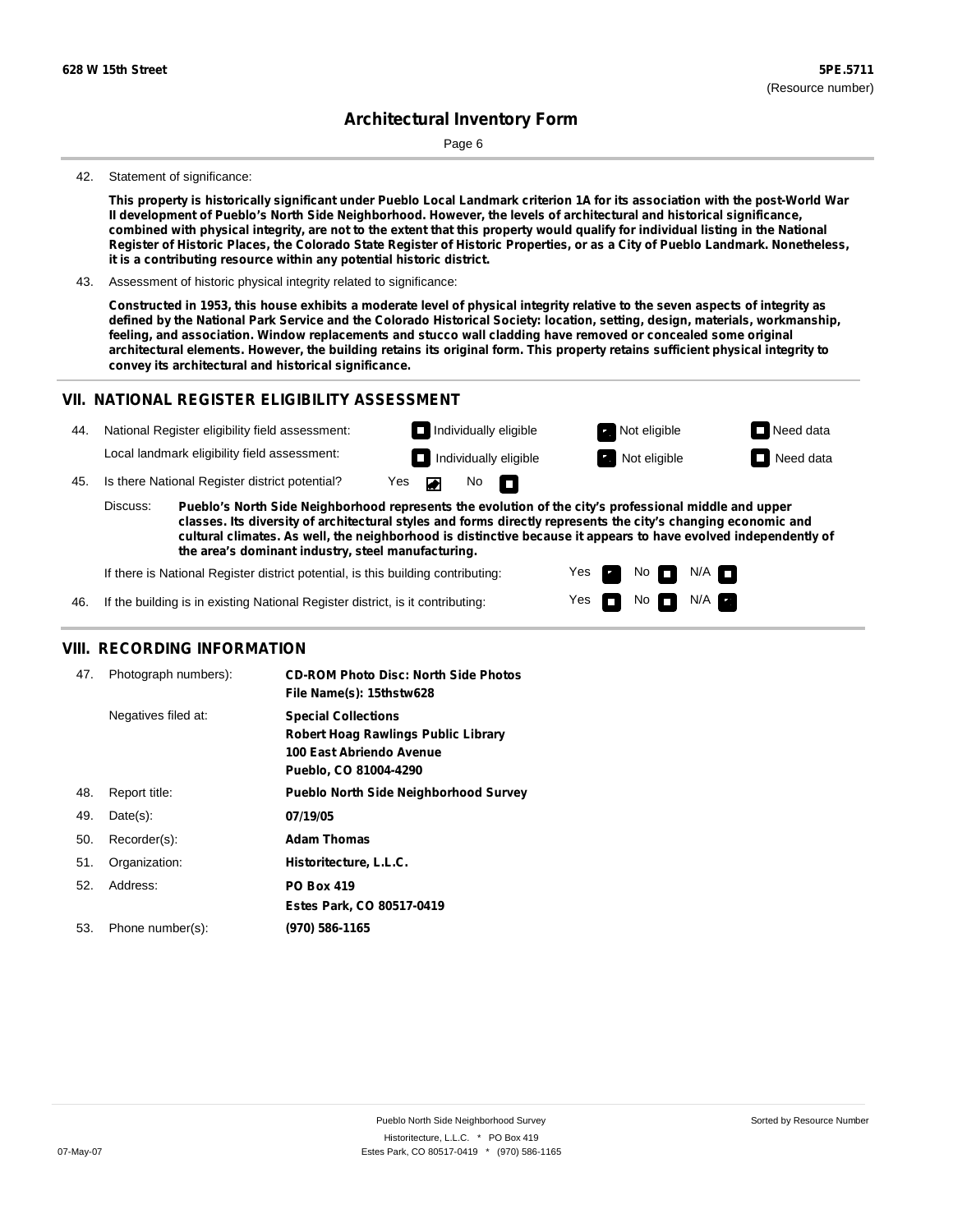Page 7



무

m.

 $F = 0$ 

 $\Box$ 

믹

T a.

m.